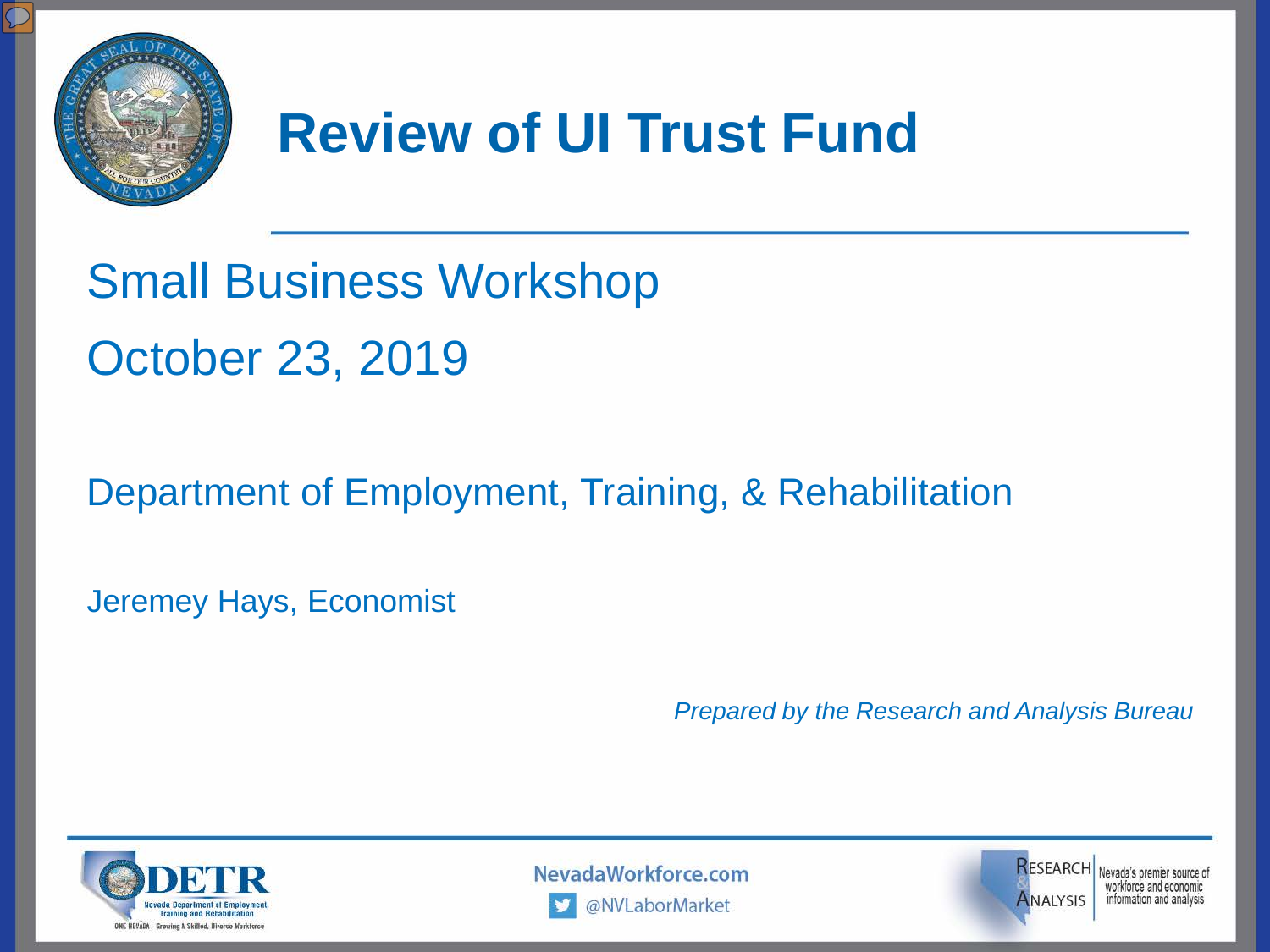#### National Perspective: Longest Economic Expansion in U.S. History

**U.S. Economic Expansions & Contractions** 

devada Department of Employment **Training and Rehabilitation ONE NEVADA - Growing A Skilled, Diverse Workforce** 

consecutive months of expansion/contraction August 2019: 122 months 100 consecutive months of expansion/contraction 50  $-50$ 1920 1940 1960 1980 2000 2020 no recession recession Source: National Bureau of Economic Research Recession Dates RESEARCH NevadaWorkforce.com Nevada's premier source of workforce and economic **ANALYSIS** 

@NVLaborMarket

information and analysis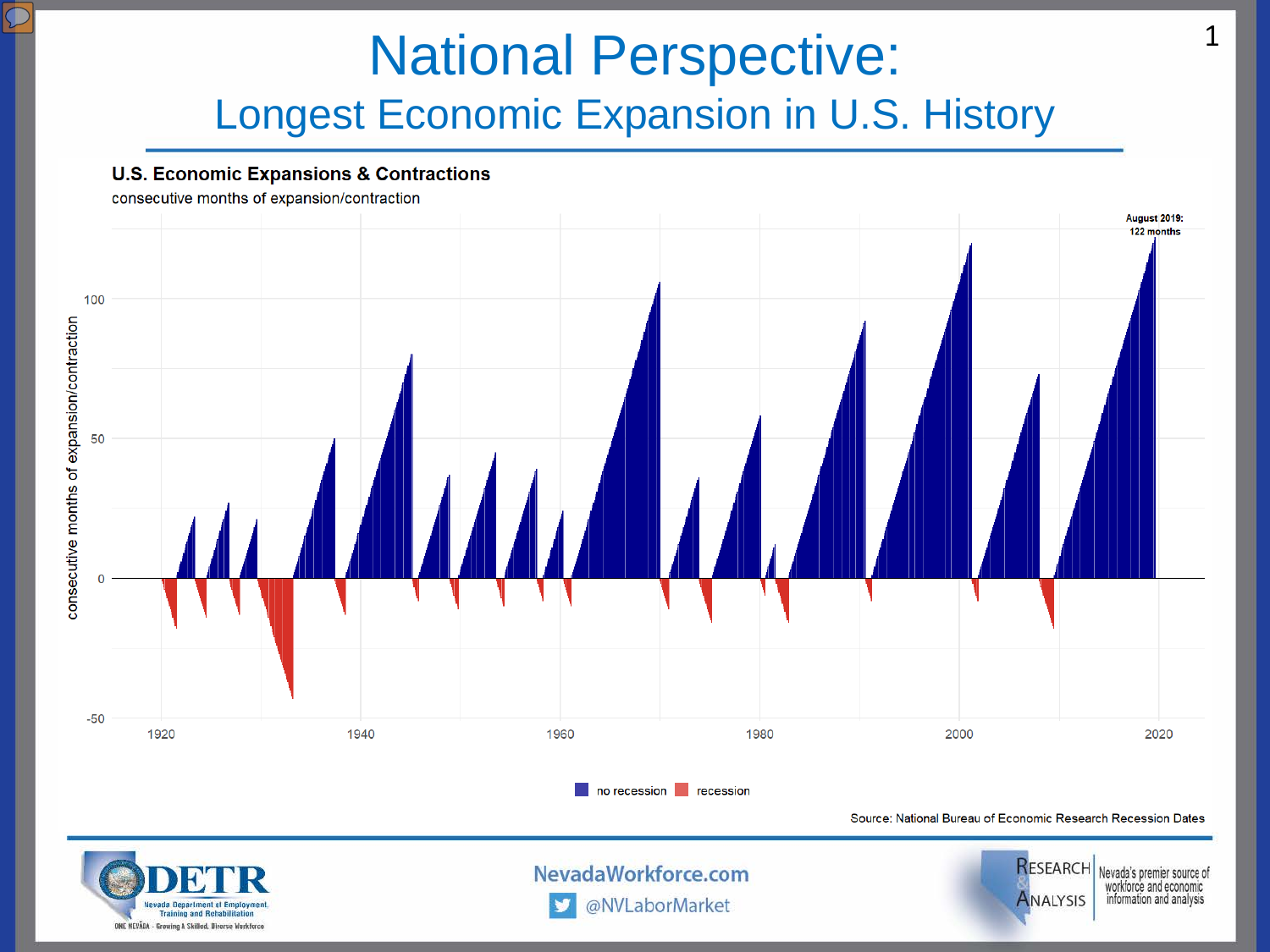#### National Perspective: Unemployment Rate at Lowest Levels since 1960s

#### **U.S. Unemployment Rate**

seasonally adjusted rates by month 1948 to 2019, dashed line at August 2019 rate



Source: U.S. Bureau of Labor Statistics, shaded bars represent NBER recessions



NevadaWorkforce.com @NVLaborMarket

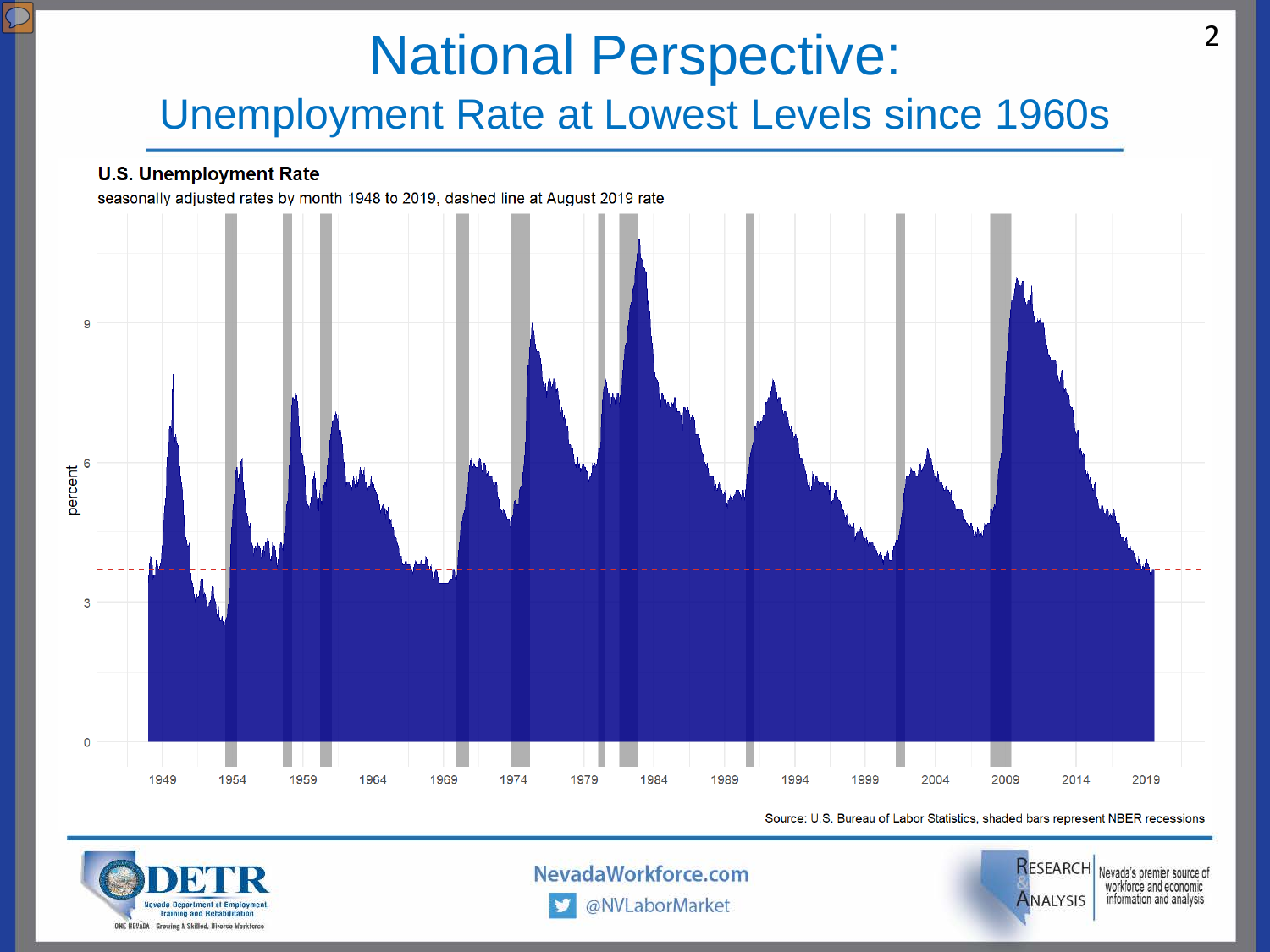#### National Perspective: UI Claims at Historic Lows





NevadaWorkforce.com

@NVLaborMarket



Nevada's premier source of workforce and economic information and analysis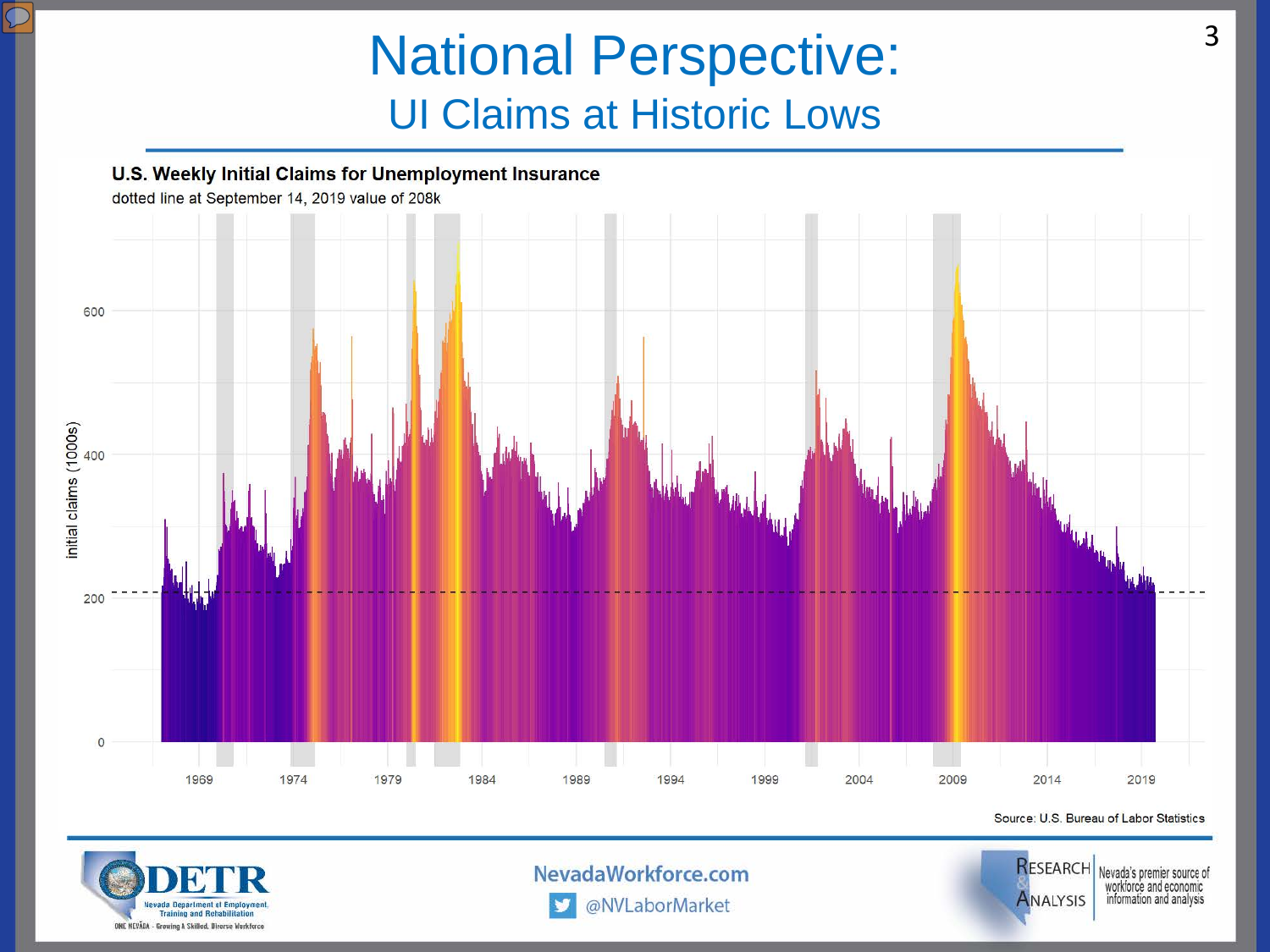# Nevada UI Trends: Initial Claims Averaging 10k a Month



![](_page_4_Picture_2.jpeg)

NevadaWorkforce.com @NVLaborMarket

![](_page_4_Picture_4.jpeg)

Nevada's premier source of workforce and economic information and analysis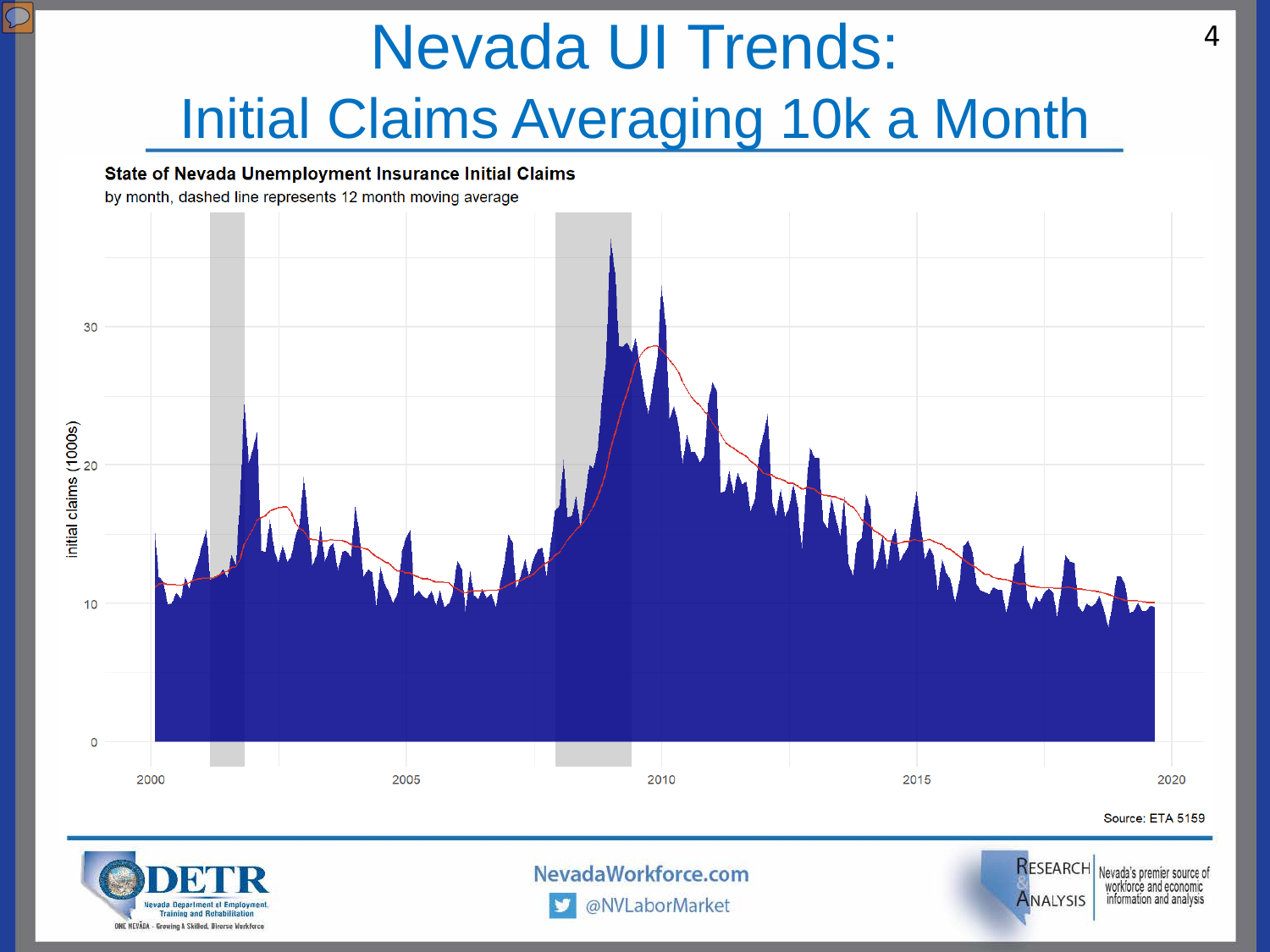![](_page_5_Figure_0.jpeg)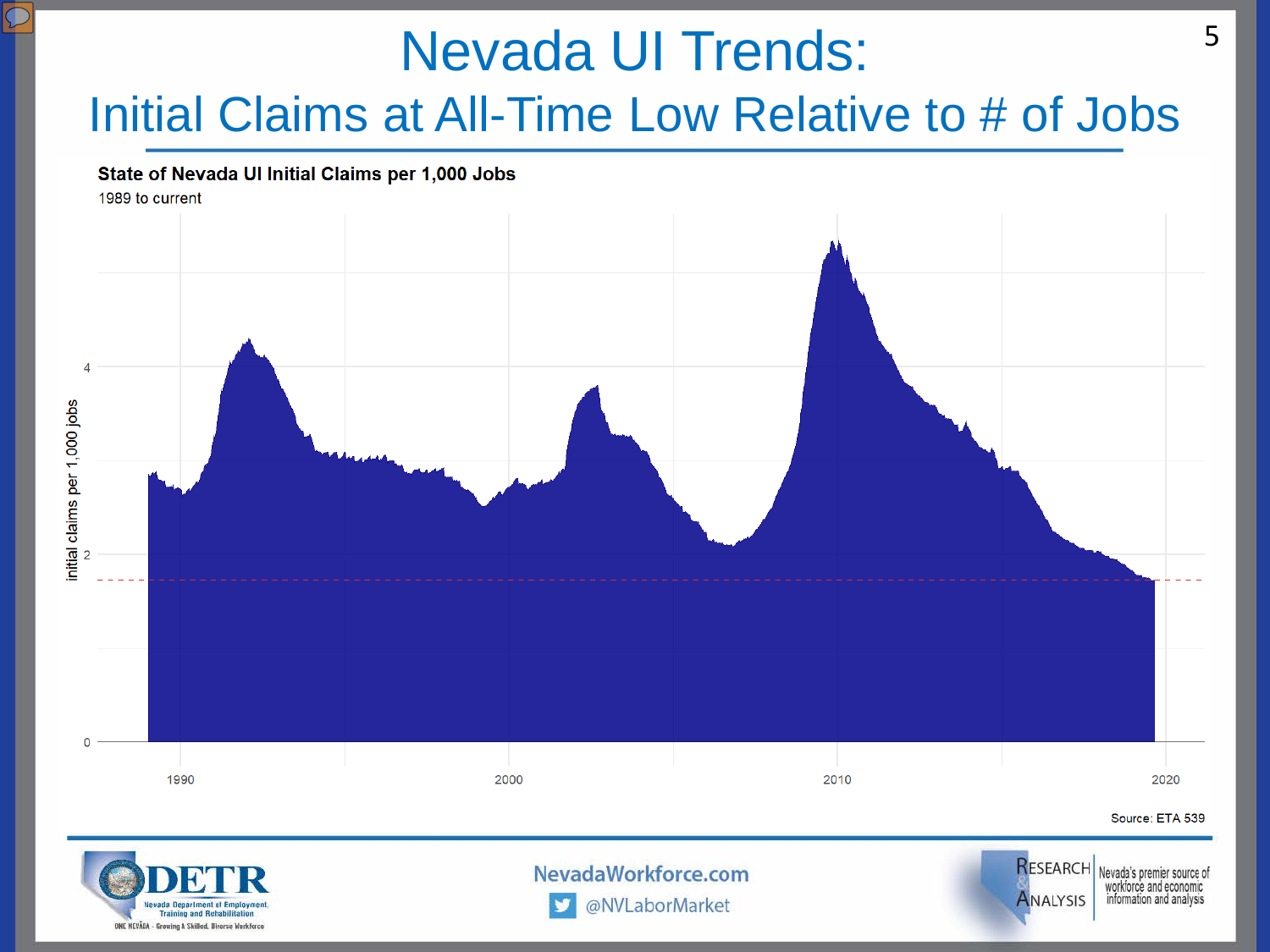#### Nevada UI Trends: Benefit Payments Still in Decline

 $\Omega$ 

![](_page_6_Figure_1.jpeg)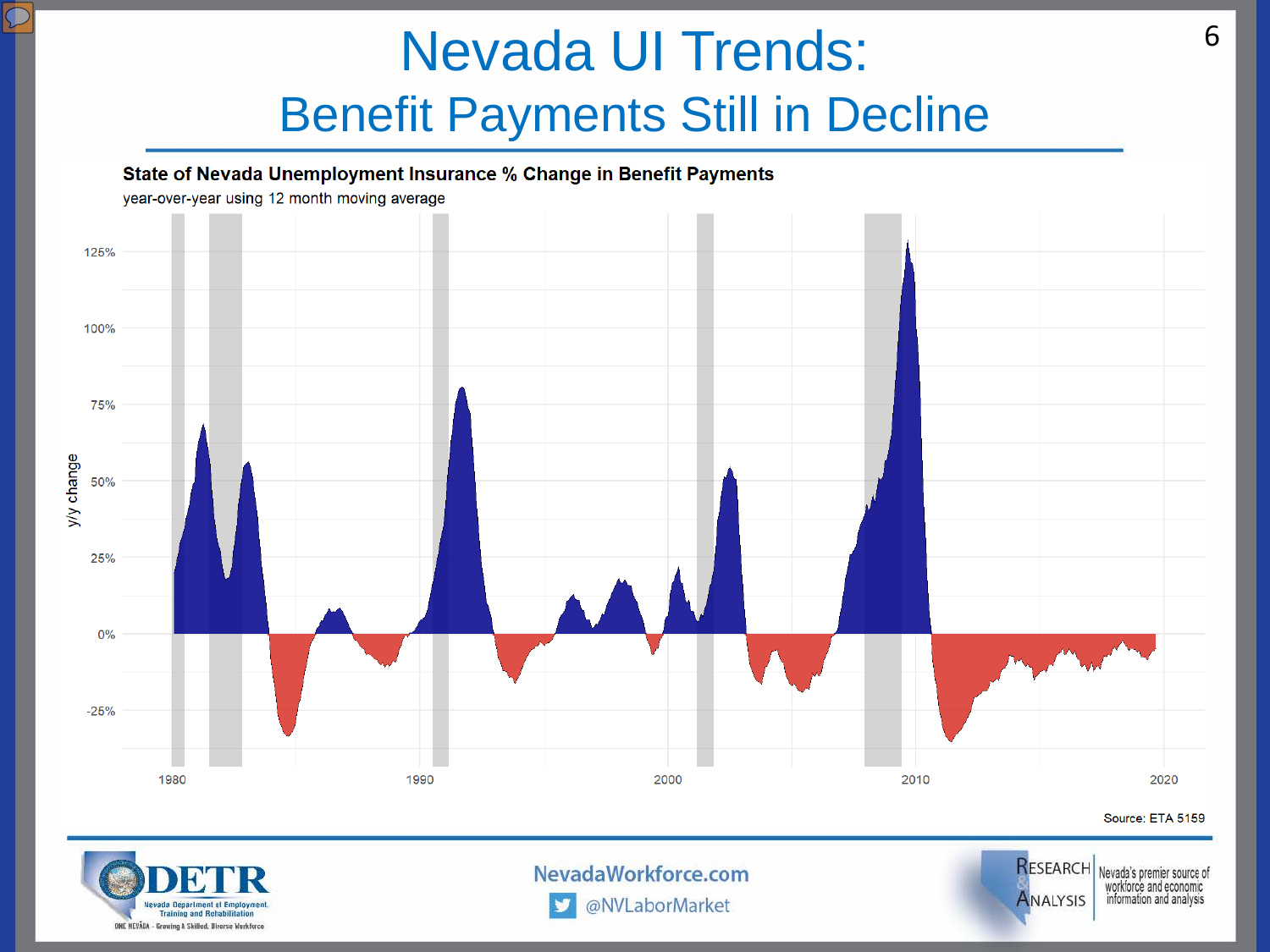## Nevada's Trust Fund: Growing and Growing

![](_page_7_Figure_1.jpeg)

![](_page_7_Picture_2.jpeg)

 $\mathcal{L}% _{0}\left( \mathcal{L}_{0}\right) =\mathcal{L}_{0}\left( \mathcal{L}_{0}\right)$ 

NevadaWorkforce.com

![](_page_7_Picture_4.jpeg)

Nevada's premier source of workforce and economic information and analysis

7

@NVLaborMarket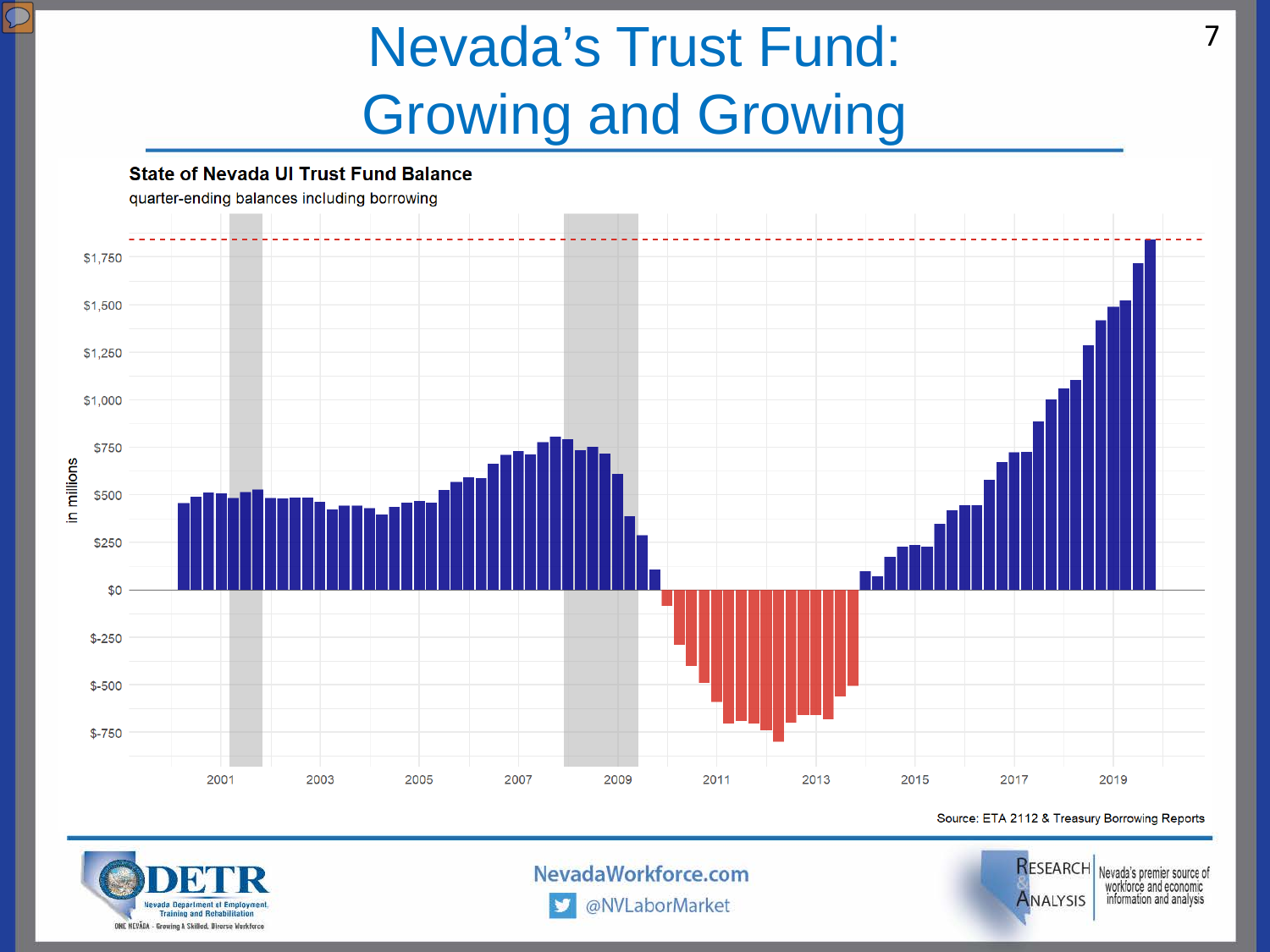# Nevada's Trust Fund: Trust Fund Growth in Last 14 Quarters

![](_page_8_Figure_1.jpeg)

![](_page_8_Picture_2.jpeg)

 $\mathcal{L}% _{0}\left( t\right) \in\mathcal{L}_{0}\left( 0\right)$ 

NevadaWorkforce.com @NVLaborMarket

![](_page_8_Picture_4.jpeg)

RESEARCH Nevada's premier source of workforce and economic information and analysis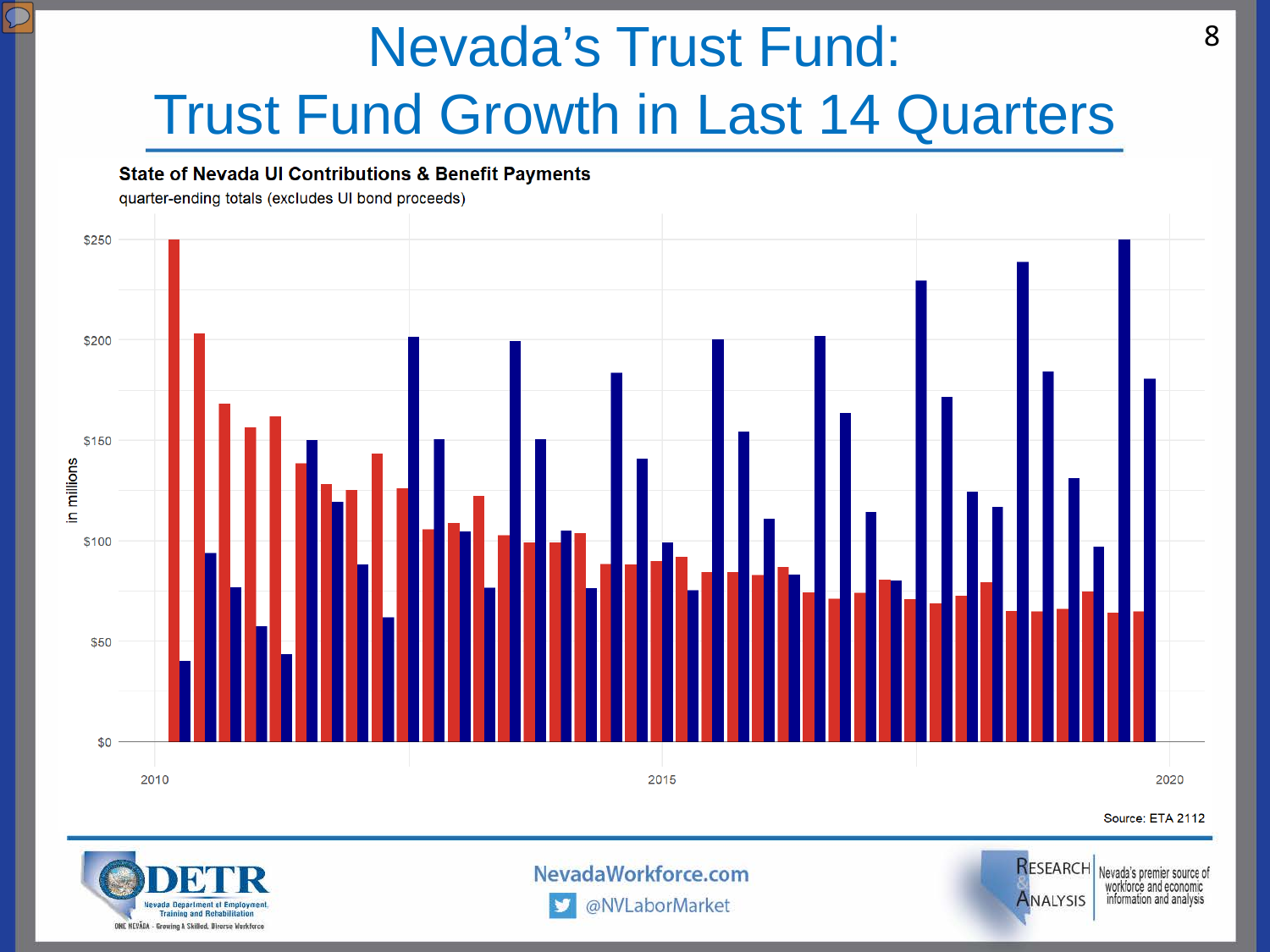# 2020 Rate Discussion: Contribution Rates and Benefit Cost Rates

#### Net Difference of UITF Average Tax Rate & Benefit Cost Rate

#### difference of quarterly rates

blue-shaded areas result in TF quarterly growth, red-shaded in TF quarterly decline

![](_page_9_Figure_4.jpeg)

![](_page_9_Picture_5.jpeg)

@NVLaborMarket

![](_page_9_Picture_7.jpeg)

workforce and economic information and analysis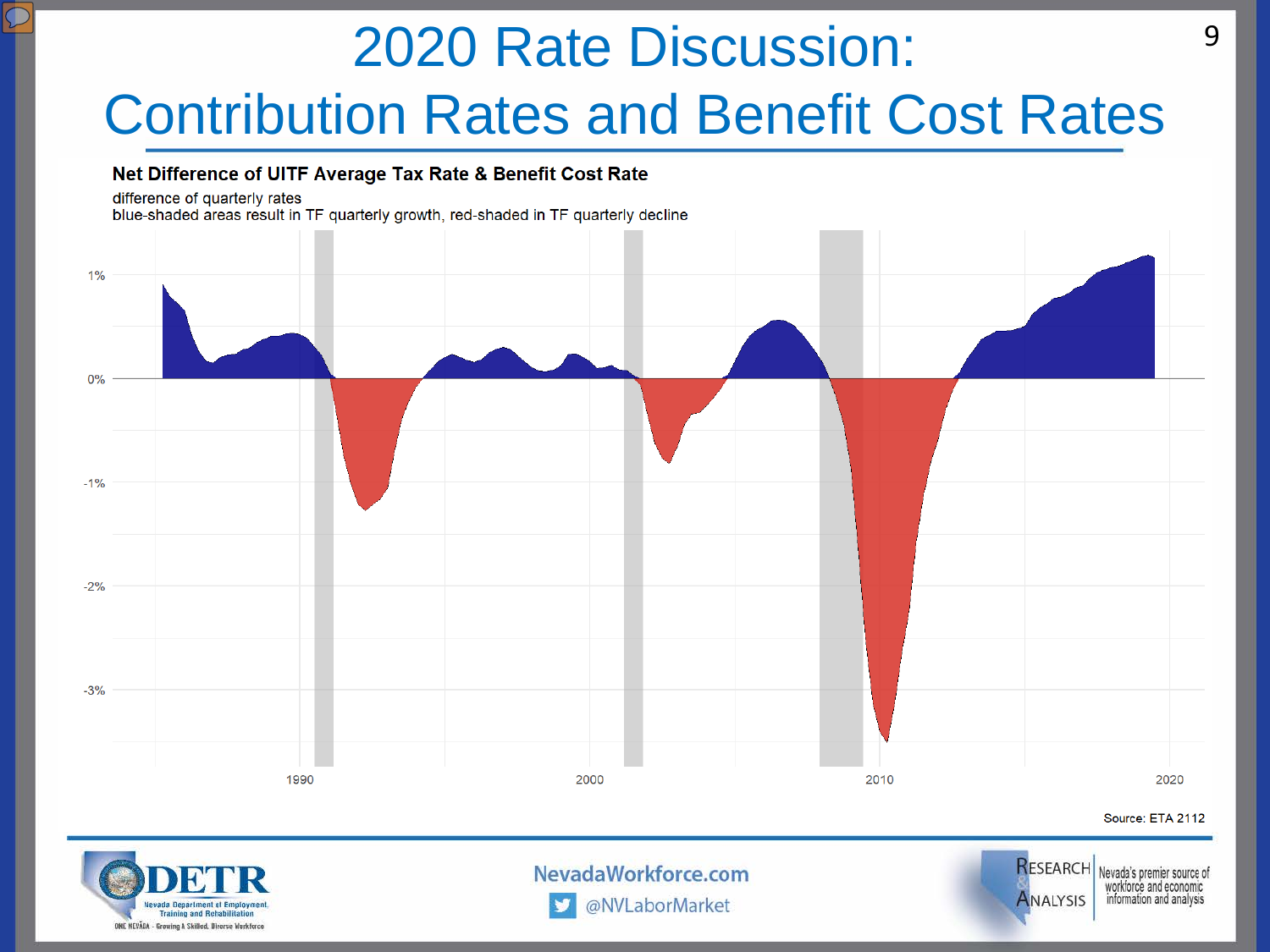## Nevada's Trust Fund: Current Solvency Multiples

![](_page_10_Figure_1.jpeg)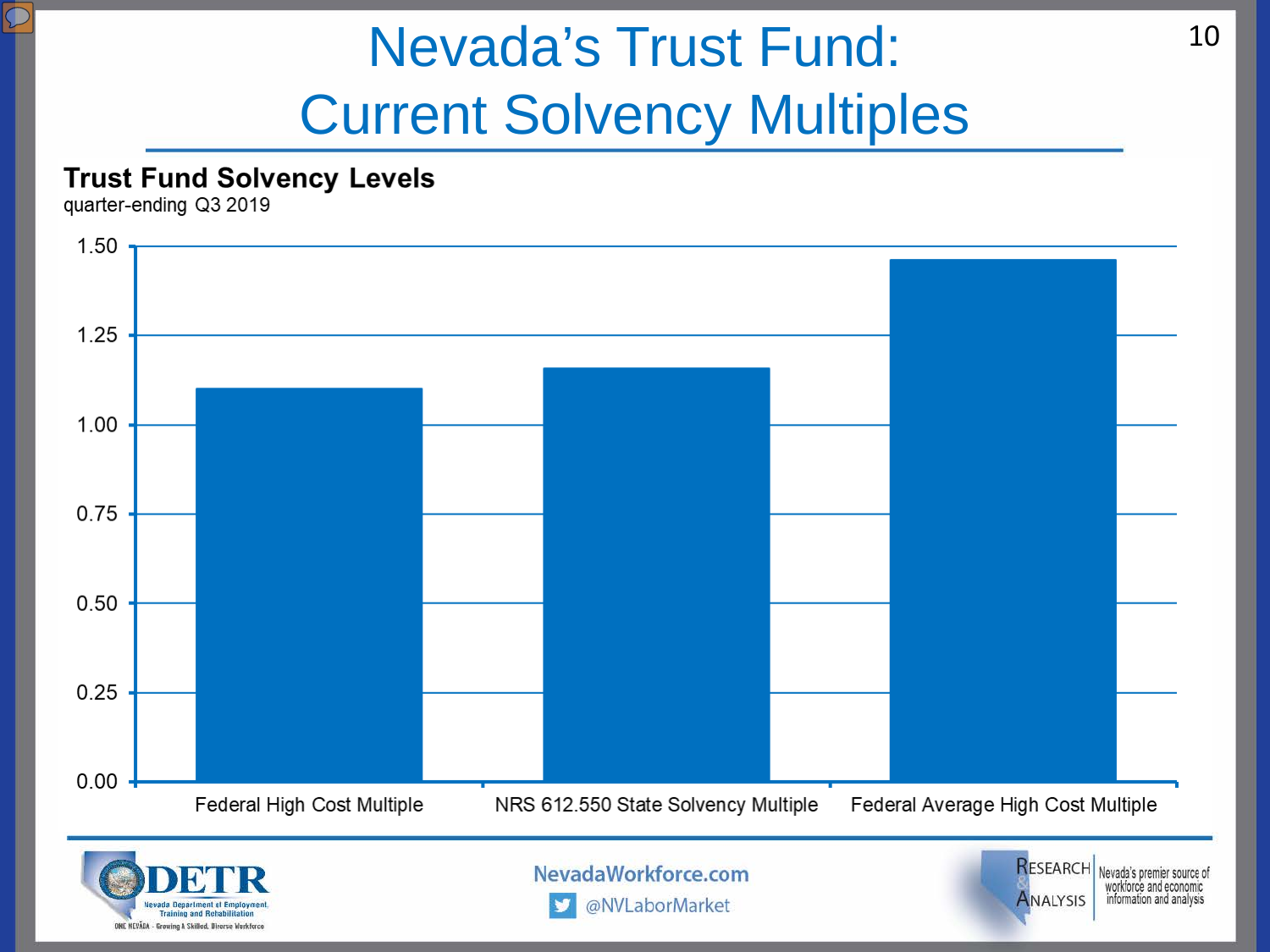### 2020 Rate Discussion: Where do UI Contributions Go?

![](_page_11_Figure_1.jpeg)

![](_page_11_Picture_2.jpeg)

 $\mathcal{L}% _{0}\left( \mathcal{L}_{0}\right) =\mathcal{L}_{0}\left( \mathcal{L}_{0}\right)$ 

NevadaWorkforce.com @NVLaborMarket

![](_page_11_Picture_4.jpeg)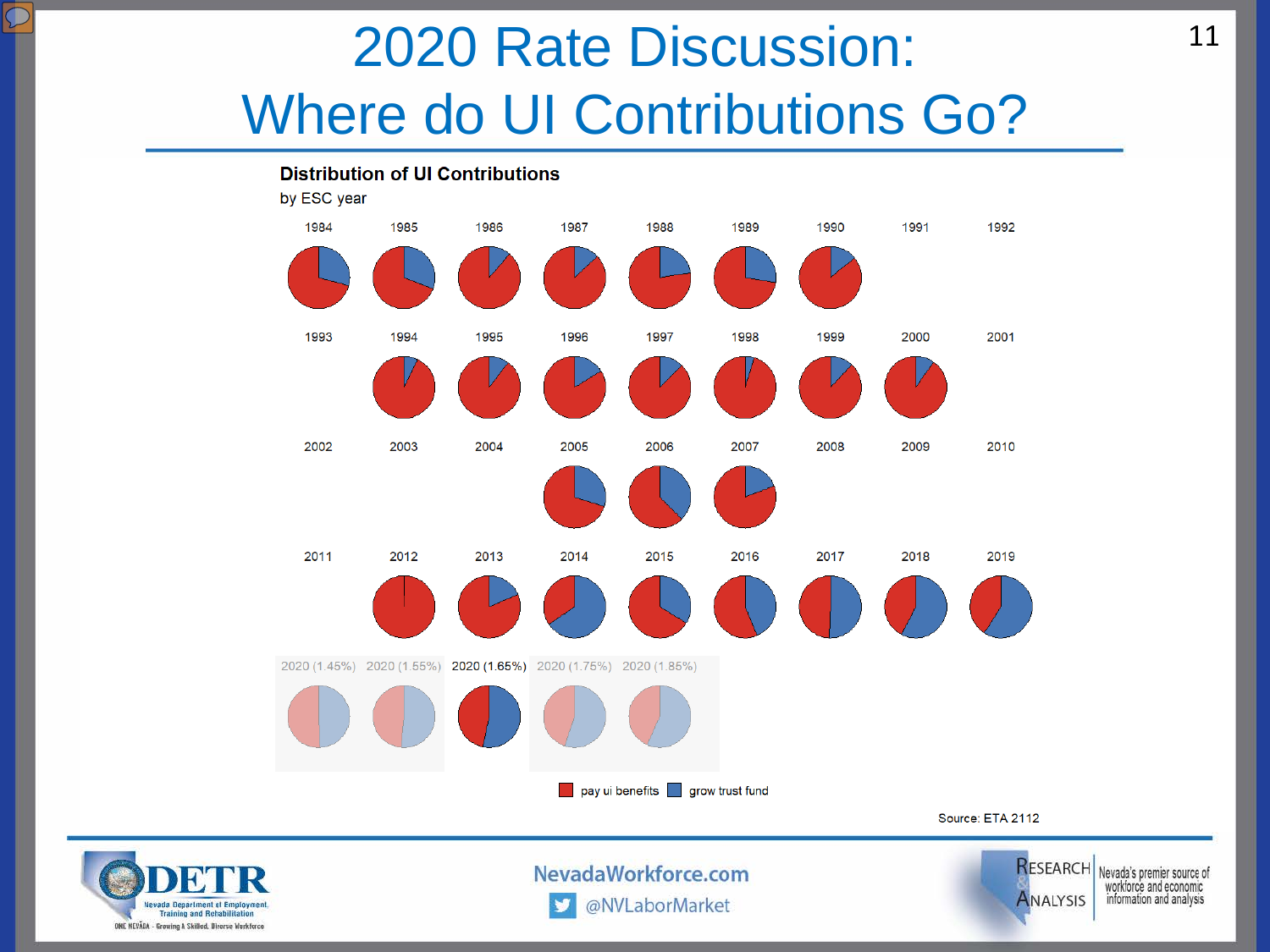## 2020 Forecast: Potential 2020 Tax Rates

| <b>Nevada Solvency Calculation</b>                              | 2020      | 2020      | 2020      | 2020      | 2020      |
|-----------------------------------------------------------------|-----------|-----------|-----------|-----------|-----------|
| <b>Covered Employment</b>                                       | 1,235,305 | 1,235,305 | 1,235,305 | 1,235,305 | 1,235,305 |
| Highest Risk Ratio - 3/2011                                     | 12.42%    | 12.42%    | 12.42%    | 12.42%    | 12.42%    |
| Highest Weeks Duration - 09/2011                                | 16.21     | 16.21     | 16.21     | 16.21     | 16.21     |
| <b>Average Weekly Payment</b>                                   | \$372.29  | \$372.29  | \$372.29  | \$372.29  | \$372.29  |
| <b>Solvency Target (Millions)</b>                               | \$925.3   | \$925.3   | \$925.3   | \$925.3   | \$925.3   |
| <b>UI Trust Fund Level</b>                                      |           |           |           |           |           |
| <b>Beginning Fund Balance (Millions)</b>                        | \$1,844.3 | \$1,844.3 | \$1,844.3 | \$1,844.3 | \$1,844.3 |
| <b>Intake to Fund</b>                                           | 614.8     | 638.9     | 662.9     | 686.9     | 710.9     |
| <b>Taxes</b>                                                    | 568.3     | 592.1     | 615.9     | 639.7     | 663.6     |
| <b>Interest</b>                                                 | 46.5      | 46.7      | 46.9      | 47.2      | 47.4      |
| <b>Payout From Fund</b>                                         | 286.9     | 286.9     | 286.9     | 286.9     | 286.9     |
| <b>Regular Benefits</b>                                         | 286.9     | 286.9     | 286.9     | 286.9     | 286.9     |
| Net Change in Fund                                              | 327.9     | 351.9     | 375.9     | 400.0     | 424.0     |
| <b>Ending Fund Balance (Millions)</b>                           | \$2,172.2 | \$2,196.2 | \$2,220.3 | \$2,244.3 | \$2,268.3 |
| <b>State Solvency Excess (Millions)</b>                         | 1,246.9   | 1,271.0   | 1,295.0   | 1,319.0   | 1,343.1   |
| <b>State Solvency Multiple</b>                                  | 2.35      | 2.37      | 2.40      | 2.43      | 2.45      |
| <b>AHCM Solvency Excess (Millions)</b>                          | 884.4     | 908.4     | 932.5     | 956.5     | 980.5     |
| <b>Average High Cost Multiple</b>                               | 1.65      | 1.67      | 1.69      | 1.70      | 1.72      |
| <b>Average Tax Rate</b>                                         | 1.45%     | 1.55%     | 1.65%     | 1.75%     | 1.85%     |
| <b>CEP Assessment</b>                                           | 0.05%     | 0.05%     | 0.05%     | 0.05%     | 0.05%     |
| <b>Total Cost to Employers</b>                                  | 1.50%     | 1.60%     | 1.70%     | 1.80%     | 1.90%     |
| <b>Average Cost Per Employee at</b><br><b>Taxable Wage Base</b> | \$483.00  | \$515.20  | \$547.40  | \$579.60  | \$611.80  |

![](_page_12_Picture_2.jpeg)

 $\sqrt{2}$ 

NevadaWorkforce.com

![](_page_12_Picture_4.jpeg)

@NVLaborMarket  $\mathbf{y}$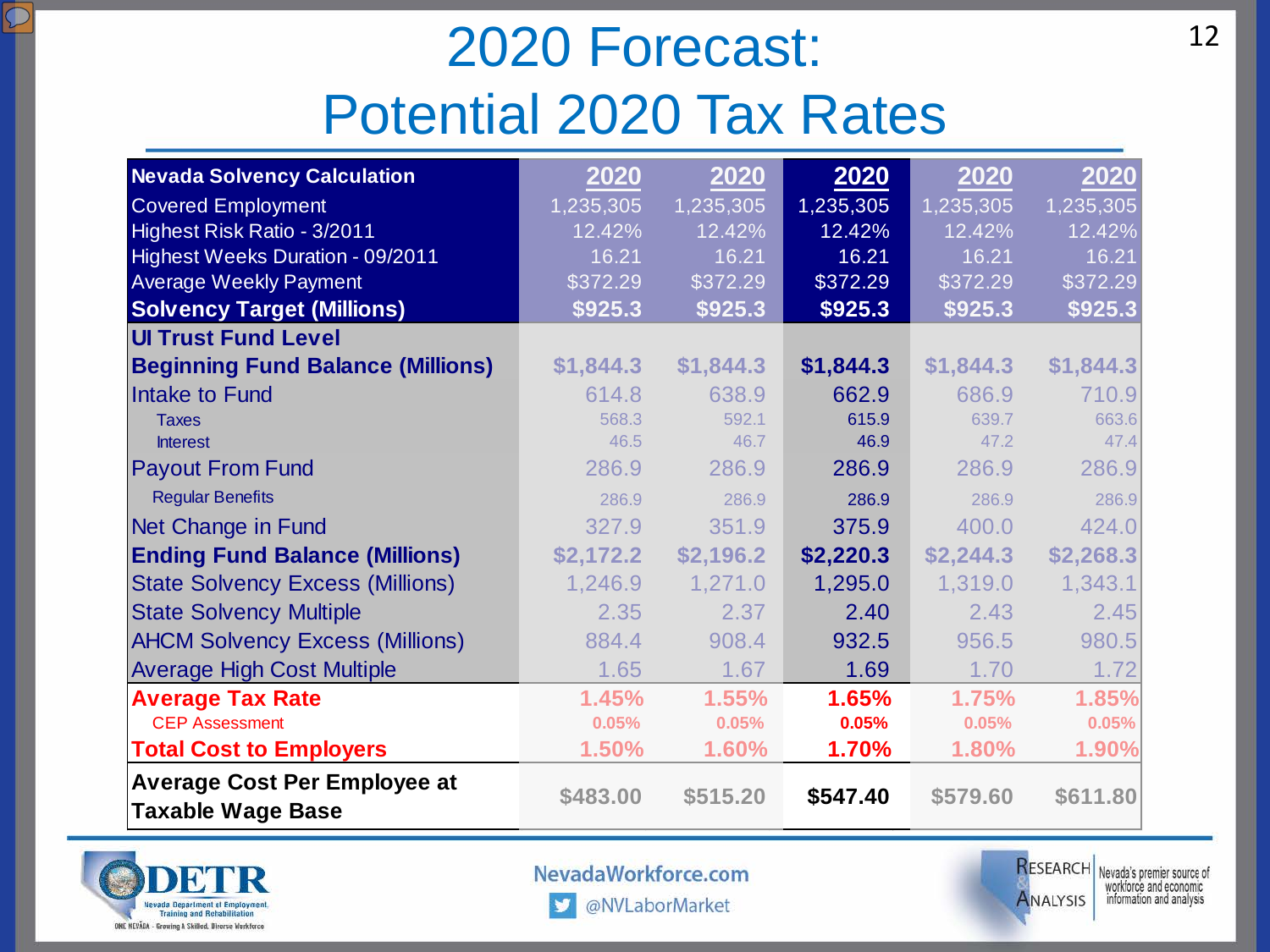# 2020 Forecast: Estimated Trust Fund Balance Over Time

#### State of Nevada UI Trust Fund Estimated Balances at Various UI Tax Rates

![](_page_13_Figure_2.jpeg)

![](_page_13_Figure_3.jpeg)

![](_page_13_Picture_4.jpeg)

NevadaWorkforce.com @NVLaborMarket

![](_page_13_Picture_6.jpeg)

Nevada's premier source of workforce and economic information and analysis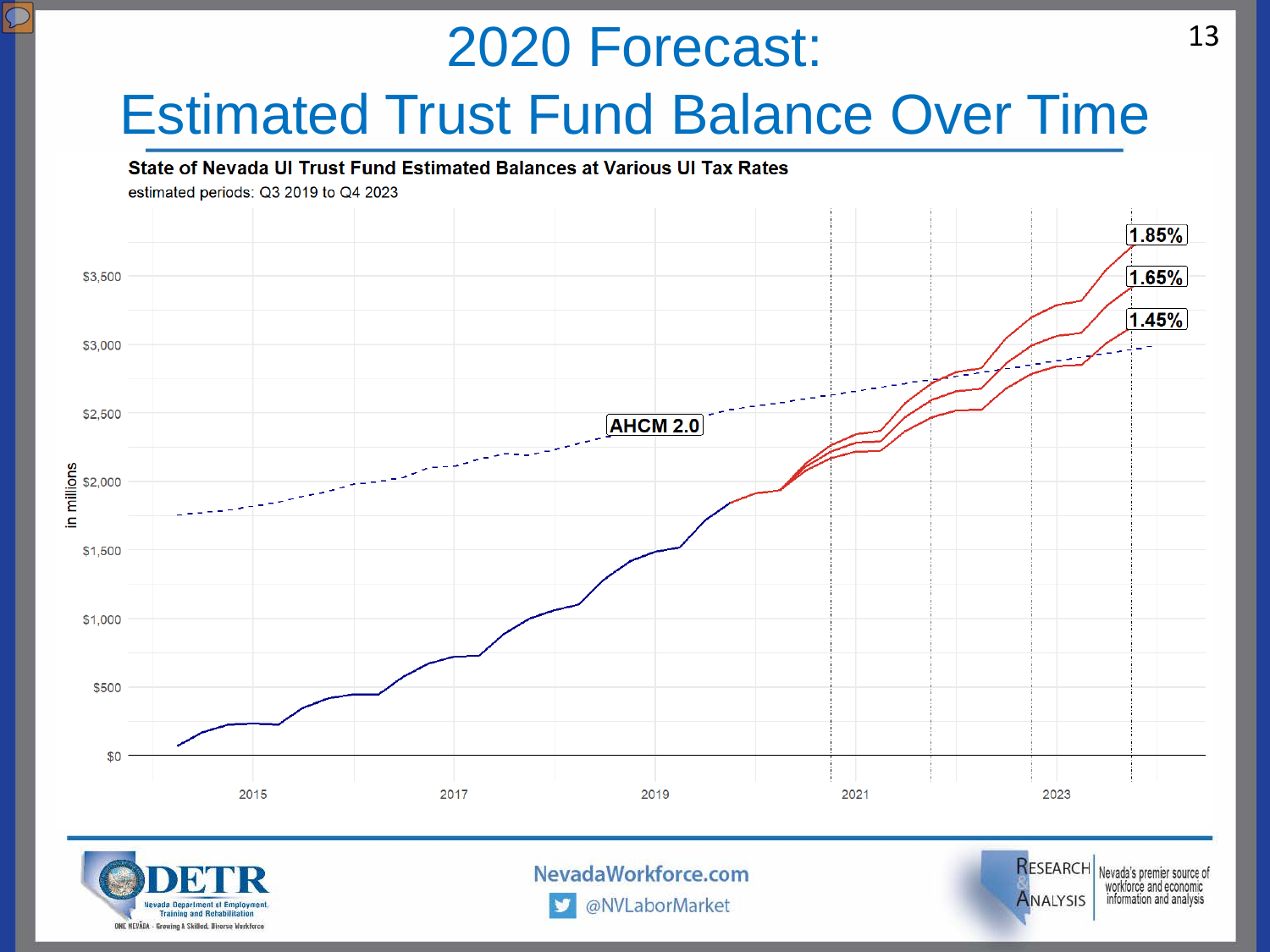## 2020 Forecast: Long Term Effect of Different Rates

| <b>AHCM on Sept. 30 of Each Year</b> |                |                  |                  |                  |                  |  |  |  |  |
|--------------------------------------|----------------|------------------|------------------|------------------|------------------|--|--|--|--|
| Tax Rate                             | <b>Current</b> | <b>2020 AHCM</b> | <b>2021 AHCM</b> | <b>2022 AHCM</b> | <b>2023 AHCM</b> |  |  |  |  |
| 1.45%                                | 1.46           | 1.65             | 1.80             | 1.95             | 2.11             |  |  |  |  |
| 1.55%                                | 1.46           | 1.67             | 1.85             | 2.02             | 2.21             |  |  |  |  |
| 1.65%                                | 1.46           | 1.69             | 1.89             | 2.10             | 2.31             |  |  |  |  |
| 1.75%                                | 1.46           | 1.70             | 1.94             | 2.17             | 2.41             |  |  |  |  |
| 1.85%                                | 1.46           | 1.72             | 1.98             | 2.24             | 2.50             |  |  |  |  |

• Estimates reflect constant tax rate for all years in baseline, no recession scenario.

![](_page_14_Picture_3.jpeg)

NevadaWorkforce.com @NVLaborMarket

![](_page_14_Picture_5.jpeg)

**RESEARCH** Nevada's premier source of workforce and economic information and analysis